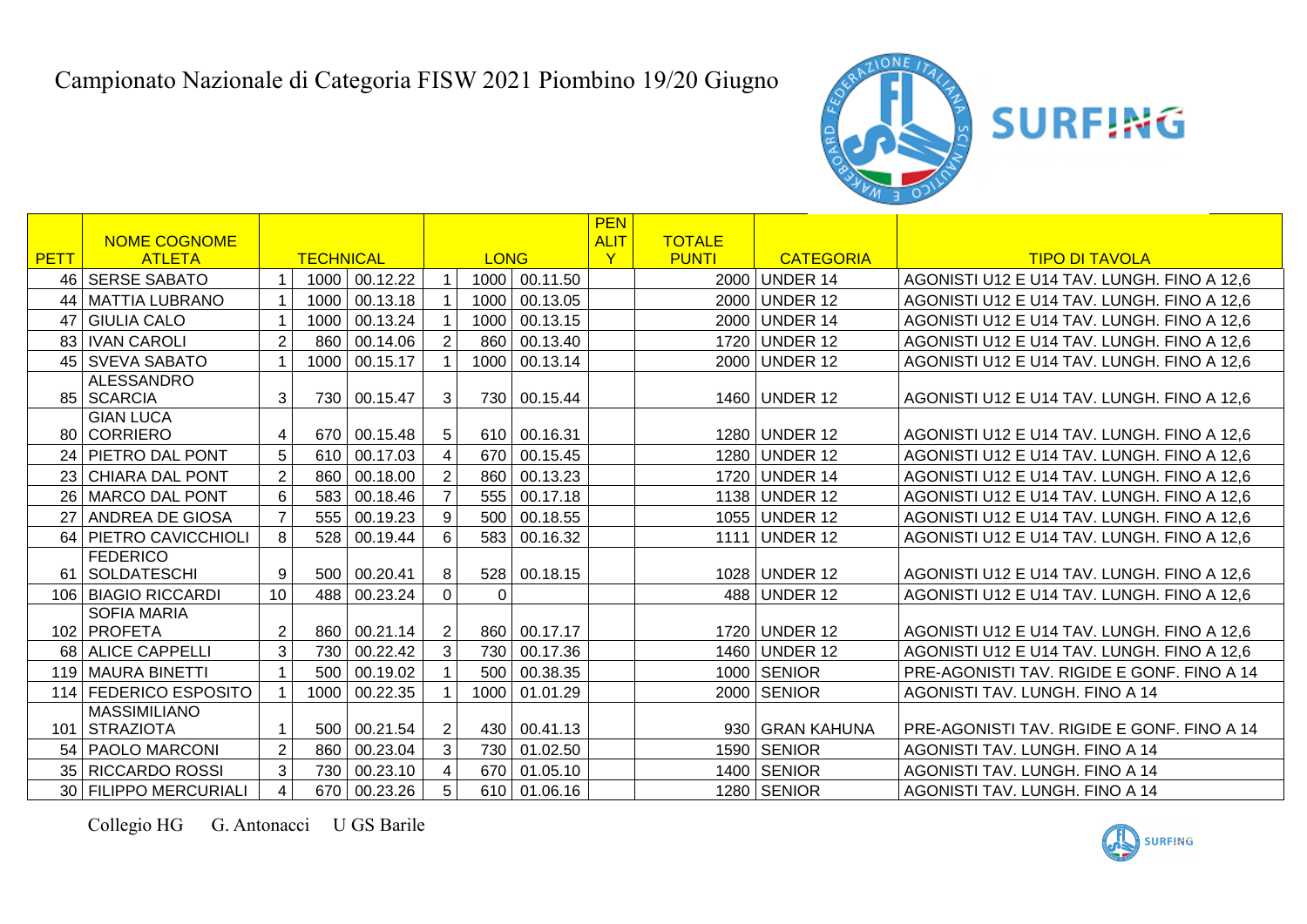|                | 34   ANTONELLA ZICARI  | $\overline{2}$   |          | 430 00.22.58                           | $\overline{2}$ |                | 430 00.40.38  |  | 860 KAHUNA       | PRE-AGONISTI TAV. RIGIDE E GONF. FINO A 14 |
|----------------|------------------------|------------------|----------|----------------------------------------|----------------|----------------|---------------|--|------------------|--------------------------------------------|
|                | 56 CRISTIANO GALEAZZI  |                  | $\Omega$ |                                        |                | 500            | 00.37.15      |  | 500 KAHUNA       | PRE-AGONISTI TAV. RIGIDE E GONF. FINO A 14 |
| $\overline{1}$ | <b>DAVIDE ALPINO</b>   | 5                |          | 610 00.25.42                           | $\overline{2}$ |                | 860 01.01.42  |  | 1470 SENIOR      | AGONISTI TAV. LUNGH. FINO A 14             |
|                | <b>ALBERTO MARIA</b>   |                  |          |                                        |                |                |               |  |                  |                                            |
|                | 60 CASELLA             | 1                |          | 1000 00.25.37                          | 2              |                | 860 01.12.13  |  | 1860 UNDER 18    | AGONISTI TAV. LUNGH. FINO A 14             |
|                | 71 FRANCESCO ALPINO    | 6                |          | 583 00.25.45                           | 6              |                | 583 01.11.56  |  | 1166 SENIOR      | AGONISTI TAV. LUNGH. FINO A 14             |
|                | 21 GIORGIO DAL PONT    | $\overline{2}$   |          | 860 00.26.06                           | 3              |                | 730 01.16.38  |  | 1590 UNDER 18    | AGONISTI TAV. LUNGH. FINO A 14             |
| 43             | MATTIA LIVORNESE       | 3                |          | 730 00.26.23                           |                | 1000           | $01.11.28$ 2  |  | 1730 UNDER 18    | AGONISTI TAV. LUNGH. FINO A 14             |
|                |                        |                  |          |                                        |                |                |               |  |                  | PRE-AGONISTI TAV. RIGIDE E GONF. ALL ROUND |
|                | 78 NICOLA GARGANO      |                  | 500      | 00.25.29                               |                | 500            | 00.46.12      |  | 1000 GRAN MASTER | FINO A 12                                  |
|                | 52   FILIPPO ALBERTI   | $\overline{7}$   |          | 555 00.27.32                           | 9              | 500            | 01.16.18      |  | 1055   SENIOR    | AGONISTI TAV. LUNGH. FINO A 14             |
|                | 90 DIEGO ROGAI         | 8                |          | 528 00.27.53                           | 10             |                | 488 01.16.48  |  | $1016$ SENIOR    | AGONISTI TAV. LUNGH. FINO A 14             |
|                | 86   FABRIZIO CIMINO   | $\boldsymbol{9}$ |          | 500 00.28.08                           |                |                | 555 01.15.12  |  | 1055 SENIOR      | AGONISTI TAV. LUNGH. FINO A 14             |
|                | 81 NICCOLO RICCO       | $\overline{4}$   |          | 670 00.28.18                           | 5              |                | 610 01.19.23  |  | 1280 UNDER 18    | AGONISTI TAV. LUNGH. FINO A 14             |
|                | 29 ANDREA NICIARELLI   | $\mathbf{1}$     |          | 1000 00.26.24                          |                |                | 1000 01.13.54 |  | 2000 SENIOR      | AGONISTI PADDBOARD TAV. FINO A 12          |
|                | 84 ANDREA SOZZI        | $\mathbf 1$      |          | 1000 00.28.35                          |                |                | 1000 01.18.43 |  | 2000 KAHUNA      | AGONISTI TAV. LUNGH. FINO A 14             |
|                | 53 SUSAK MOLINERO      | $\overline{0}$   | $\Omega$ | 00.28.38                               | $\mathbf 0$    | $\Omega$       | 01.20.20      |  | 0 SENIOR         | AGONISTI TAV. LUNGH. FINO A 14             |
|                | 18 FLAVIO FELICIANGELI | $\overline{2}$   |          | 860 00.26.49                           | $\overline{2}$ |                | 860 01.15.43  |  | 1720 SENIOR      | AGONISTI PADDBOARD TAV. FINO A 12          |
|                | 59 CECILIA PAMPINELLA  |                  |          | 1000 00.28.52                          |                |                | 1000 01.21.45 |  | 2000 UNDER 18    | AGONISTI TAV. LUNGH. FINO A 14             |
|                | 42 MARIO TAGARELLI     |                  | 1000     | 00.29.06                               |                | 1000           | 01.24.01      |  | 2000 GRAN MASTER | AGONISTI TAV. LUNGH. FINO A 14             |
|                | VINCENZO PAOLO         |                  |          |                                        |                |                |               |  |                  |                                            |
|                | 105 MICHELUCCI         | 10               |          | 488 00.29.25                           | 8              |                | 528 01.15.34  |  | 1016 SENIOR      | AGONISTI TAV. LUNGH. FINO A 14             |
|                | 103 CLAUDIO ROBERTO    | $\overline{2}$   |          | 860 00.29.41                           | $\overline{2}$ |                | 860 01.24.43  |  | 1720 GRAN MASTER | AGONISTI TAV. LUNGH. FINO A 14             |
|                | 118 ELIAS ALPINO       | 5                |          | 610 00.30.01                           |                |                | 670 01.17.57  |  | 1280 UNDER 18    | AGONISTI TAV. LUNGH. FINO A 14             |
|                | 32 LORENZO COLUCCIA    | 3                |          | 730 00.28.07                           |                |                | 670 01.20.30  |  | 1400 SENIOR      | AGONISTI PADDBOARD TAV. FINO A 12          |
|                | 62 ANDREA ROSSI        |                  |          | 1000 00.28.13                          |                |                | 1000 01.17.33 |  | 2000 UNDER 18    | AGONISTI PADDBOARD TAV. FINO A 12          |
|                | 111 LAURA DAL PONT     |                  | 1000     | 00.30.44                               |                | 1000           | 01.28.22      |  | 2000 SENIOR      | AGONISTI TAV. LUNGH. FINO A 14             |
|                | <b>TOMMASO BRUNO</b>   |                  |          |                                        |                |                |               |  |                  |                                            |
|                | 109 LANNINO            | $\,6\,$          |          | 583 00.30.45                           | 6              | 583            | 01.29.27      |  | 1166 UNDER 18    | AGONISTI TAV. LUNGH. FINO A 14             |
|                | <b>ALESSANDRO</b>      |                  |          |                                        |                |                |               |  |                  |                                            |
|                | <b>LUCCHESI</b>        |                  |          |                                        |                |                |               |  |                  |                                            |
|                | 14 BICCHIELLI          | 4                |          | 670 00.28.53                           | 3              |                | 730 01.19.16  |  | $1400$ SENIOR    | AGONISTI PADDBOARD TAV. FINO A 12          |
|                | 12 MARCO PIZZO         |                  | 1000     | 00.31.08                               |                |                | 1000 01.34.07 |  | 2000 MASTER      | AGONISTI TAV. LUNGH. FINO A 14             |
|                | 117 NICOLA ZAMUNER     | $\overline{2}$   | 860      | 00.31.11                               | 4              | 670 l          | 01.28.38      |  | 1530   KAHUNA    | AGONISTI TAV. LUNGH. FINO A 14             |
|                | <b>ROBERTO</b>         |                  |          |                                        |                |                |               |  | 860 UNDER 18     |                                            |
|                | 113 CHIAVACCI          | $\overline{2}$   |          | 860   00.30.50   rit.<br>1000 00.32.57 |                | $\overline{0}$ | 1000 01.30.58 |  |                  | AGONISTI PADDBOARD TAV. FINO A 12          |
|                | 75 MARCO BLOCK         | $\mathbf 1$      |          |                                        |                |                |               |  | 2000 GRAN KAHUNA | AGONISTI TAV. LUNGH. FINO A 14             |
|                | 99 ELISA MASSARI       | $\mathbf{1}$     |          | 1000 00.31.09                          | $\mathbf 1$    |                | 1000 01.27.49 |  | 2000 UNDER 18    | AGONISTI PADDBOARD TAV. FINO A 12          |